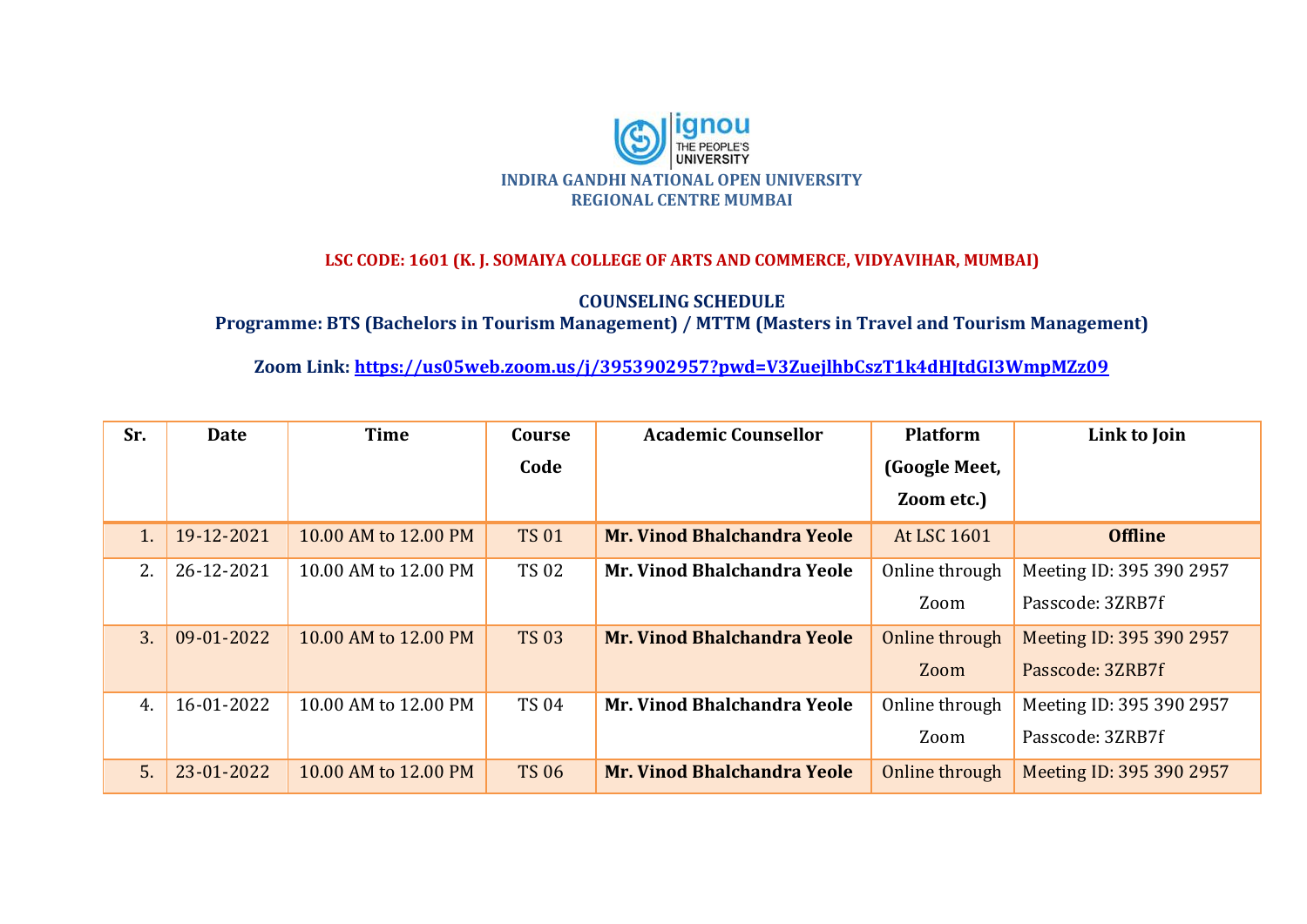|     |                |                      |         |                             | Zoom           | Passcode: 3ZRB7f         |
|-----|----------------|----------------------|---------|-----------------------------|----------------|--------------------------|
| 6.  | 06-02-2022     | 10.00 AM to 12.00 PM | MTTM 01 | Mr. Vinod Bhalchandra Yeole | Online through | Meeting ID: 395 390 2957 |
|     |                |                      |         |                             | Zoom           | Passcode: 3ZRB7f         |
| 7.  | 13-02-2022     | 10.00 AM to 12.00 PM | MTTM 02 | Mr. Vinod Bhalchandra Yeole | Online through | Meeting ID: 395 390 2957 |
|     |                |                      |         |                             | Zoom           | Passcode: 3ZRB7f         |
| 8.  | 20-02-2022     | 10.00 AM to 12.00 PM | MTTM 03 | Mr. Vinod Bhalchandra Yeole | Online through | Meeting ID: 395 390 2957 |
|     |                |                      |         |                             | Zoom           | Passcode: 3ZRB7f         |
| 9.  | 27-02-2022     | 10.00 AM to 12.00 PM | MTTM 04 | Mr. Vinod Bhalchandra Yeole | Online through | Meeting ID: 395 390 2957 |
|     |                |                      |         |                             | Zoom           | Passcode: 3ZRB7f         |
| 10. | 06-03-2022     | 10.00 AM to 12.00 PM | MTTM 05 | Mr. Vinod Bhalchandra Yeole | Online through | Meeting ID: 395 390 2957 |
|     |                |                      |         |                             | Zoom           | Passcode: 3ZRB7f         |
| 11. | 13-03-2022     | 10.00 AM to 12.00 PM | MTTM 06 | Mr. Vinod Bhalchandra Yeole | Online through | Meeting ID: 395 390 2957 |
|     |                |                      |         |                             | Zoom           | Passcode: 3ZRB7f         |
| 12. | 20-03-2022     | 10.00 AM to 12.00 PM | MTTM 07 | Mr. Vinod Bhalchandra Yeole | Online through | Meeting ID: 395 390 2957 |
|     |                |                      |         |                             | Zoom           | Passcode: 3ZRB7f         |
|     | 13. 27-03-2022 | 10.00 AM to 12.00 PM | MTTM 08 | Mr. Vinod Bhalchandra Yeole | Online through | Meeting ID: 395 390 2957 |
|     |                |                      |         |                             | Zoom           | Passcode: 3ZRB7f         |
|     | 14. 03-04-2022 | 10.00 AM to 12.00 PM | MTTM 09 | Mr. Vinod Bhalchandra Yeole | Online through | Meeting ID: 395 390 2957 |
|     |                |                      |         |                             | Zoom           | Passcode: 3ZRB7f         |
| 15. | 03-04-2022     | 10.00 AM to 12.00 PM | MTTM 10 | Mr. Vinod Bhalchandra Yeole | Online through | Meeting ID: 395 390 2957 |